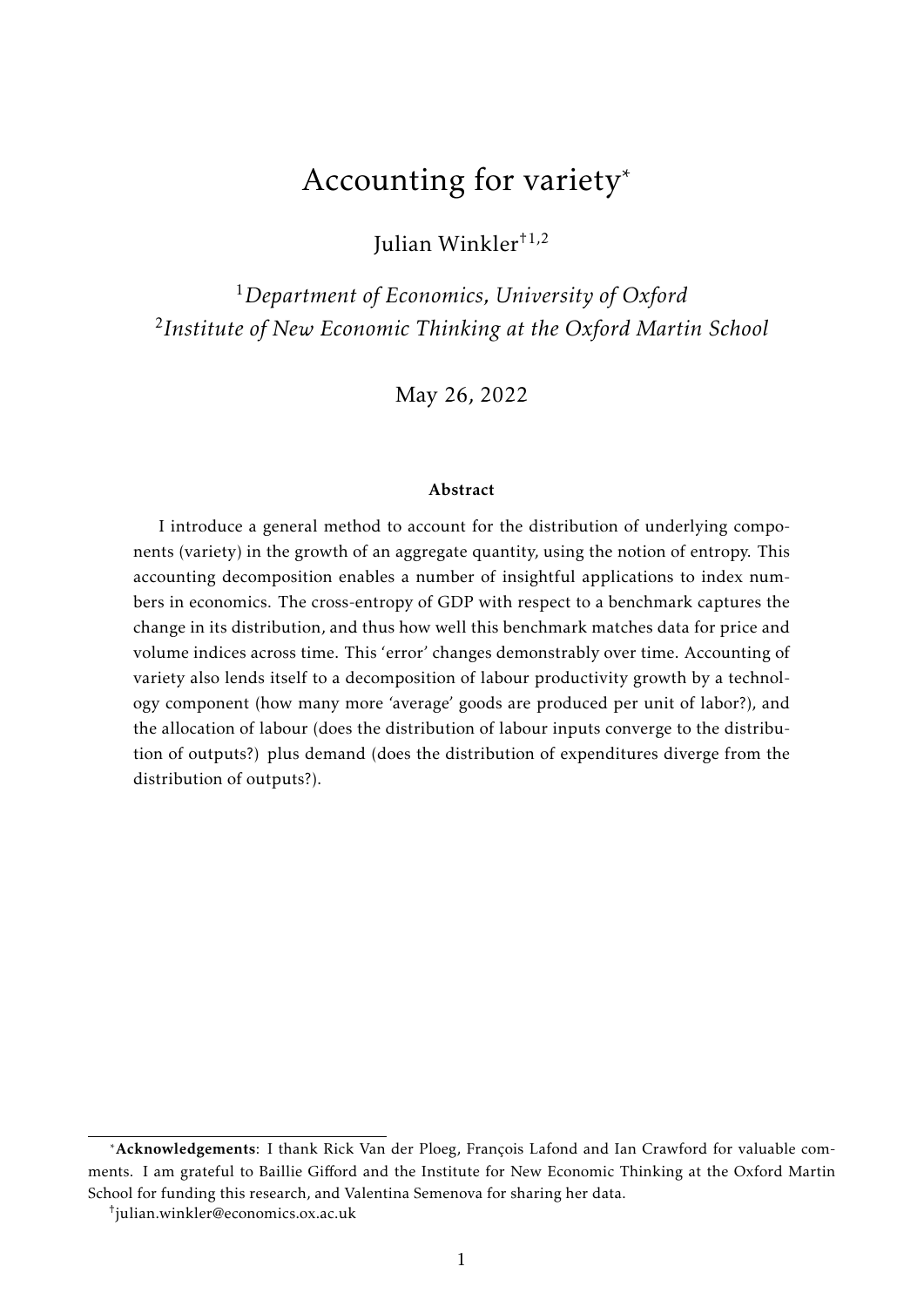## <span id="page-1-0"></span>1 Introduction

Real output of goods and services is the accepted measure of historical living standards. To track its evolution, statisticians count growth in expenditures, also 'nominal' output, hoping to separate growth in price (inflation) versus real output:

|              | Real output growth = Nominal output growth $-P$ rice Inflation. |             |
|--------------|-----------------------------------------------------------------|-------------|
|              |                                                                 |             |
| extrapolated | accounting data                                                 | survey data |

Nominal output is neatly observed in currency units, but *what* exactly should we measure the price, and real output, of? Choosing a measure for price requires aggregating prices from dozens of industries, hundreds of product types, and millions of firms. In abstract terms, 'what' we pay for at any given point in time is in the distribution of nominal output among a number of 'types' of output: industries, products, firms, etc.

This paper notes that even if the question of 'what' we want to measure is settled, 'what' we pay for changes over time. For example, we know the distribution of US nominal output in 2000 to rely more on service and IT industries compared to 1950. If we are interested in measuring historical real output growth from the perspective of the average firm in 2000, more weight should be placed on inflation for service and IT industries in the 1950's, even if they constituted a smaller share of nominal output. The result is a worse approximation of real output growth for the average firm in 1950.

It follows that the importance placed on certain goods should change with the distribution of nominal output as preferences evolve. However, in a recent study, [Baqaee & Burstein](#page-16-0) [\(2021\)](#page-16-0) insist on fixing weights, to the extent that they change due to income effects or taste shocks, when measuring economic welfare. The important contribution is their challenge to what we should interpret as a historically consistent, and intuitive, measure for living standards. The composition of expenditures they seek to deflate may not agree with the weights assigned to price components, which this paper shows to hold significant practical implications.

One illustrative thought experiment demonstrating the importance of a changing output distribution at any level of aggregation is Hulten's Paradox. The ICT revolution in the 1990's sparked a discussion on measuring welfare improvements from the changing quality of products, in addition to their real output. Besides practical difficulties in implementing such 'hedonic' price indices, [Hulten](#page-16-1) [\(1997\)](#page-16-1), in response to [Nordhaus'](#page-16-2)s [\(1997\)](#page-16-2) claim that the hedonic price of light dropped faster than its traditional counterpart, famously cautions the use of quality adjustments since they likely overstate actual welfare gains. A passage from [Hulten'](#page-16-1)s [\(1997\)](#page-16-1) comment, evaluating [Nordhaus'](#page-16-2)s [\(1997\)](#page-16-2) revised price deflator, provides the key insight:

[...]a person possessing the average disposable income in America today should be willing to accept a massive reduction in spending power – from \$17,200 to the \$90-430 range – in order to avoid being sent back in time to an equivalent status in colonial America. Alternatively, it suggests that the average colonial should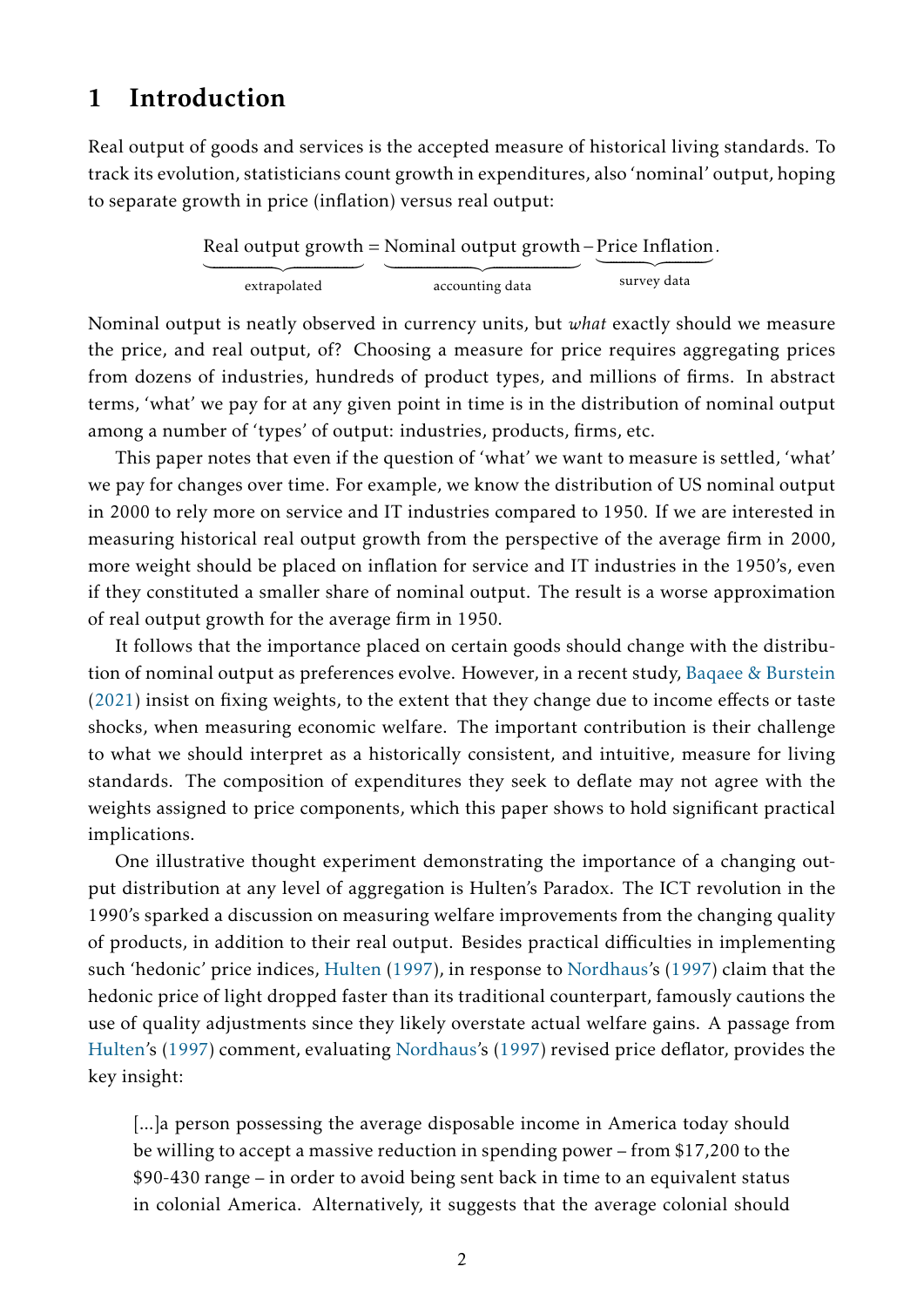prefer living in the America of today, with as little as \$90 per year, to staying put in the late eighteenth century.

The contentious point in Hulten's quote is that a basket of goods for the colonial American evolved very differently from a representative basket of goods consumed today. The \$90 today price a different 'representative' unit than \$90 in colonial America. An individual today would have indeed turned out quite poor in colonial America, if the representative basket of goods was substantially more scarce compared to the basket of a colonial American. Sending him back in time requires centuries of devolving preferences and substitutions. This substitution also entails a scarcer basket of goods for a colonial American, today.

Section [2](#page-3-0) formalises this issue using index number theory, and introduces an extra entropy term, alongside price and real output, which encapsulated the shift in consumption patterns. Entropy is used in many fields as a measure of 'observational variety', and therefore lends an elegant application in the present economic context. The result emerges naturally from Jensen's Inequality, but also benefits from deep intuition; indices aggregate across a variety, so a change in variety hurts the 'representativeness' of an index.

The entropy term captures a bias in real output when extrapolated from the difference in nominal output and price inflation. Furthermore, this bias travels in one direction with time, providing an intriguing prediction: the representativeness of a basket of goods from the past should worsen, whereas it improves for today's basket. In practice, this means any pair of price and real output indices that favour recent consumption bundles will overestimate the price and real output growth rates of older bundles. This finding can be used to evaluate the bias in popular indexation methods. For example, Divisia indices update product weights in each period, which achieves the best result in terms of minimising the influence of the cross-entropy bias.

This result applies to the any aggregate index. One application is in measuring the reallocation effect studied in the growth accounting field, whereby resources move between high and low productivity industries. In this context, the entropy of employment by industry contributes to a labour productivity decomposition, to the degree that the allocation of employment diverges from sources of production.

Section [3](#page-8-0) measures the bias from cross-entropy in three applications. The tests the effect in a transparent manner, using industry price and output data from US KLEMS. Forming production profiles from 65 Standard Industry Classification (SIC) industries, the real output growth rate experienced by the 1947 bundle is over 1pp smaller than that experienced by the 2014 bundle. Without correcting for cross-entropy, this means that we would overstate today's living standards by around 70% compared to those of 50 years ago when using consumption patterns from today, as would be the case if data on industry-level real output was unavailable. Overall, the industries that made up larger shares of nominal output in 1947 experienced both lower inflation and real output growth rates. It follows that nominal output grew more uniform between industries, as reflected by an increasing rate of entropy. A popular view is that the economic structure of the US shifted out of agriculture and into professional or health services, due to some type of 'cost disease'.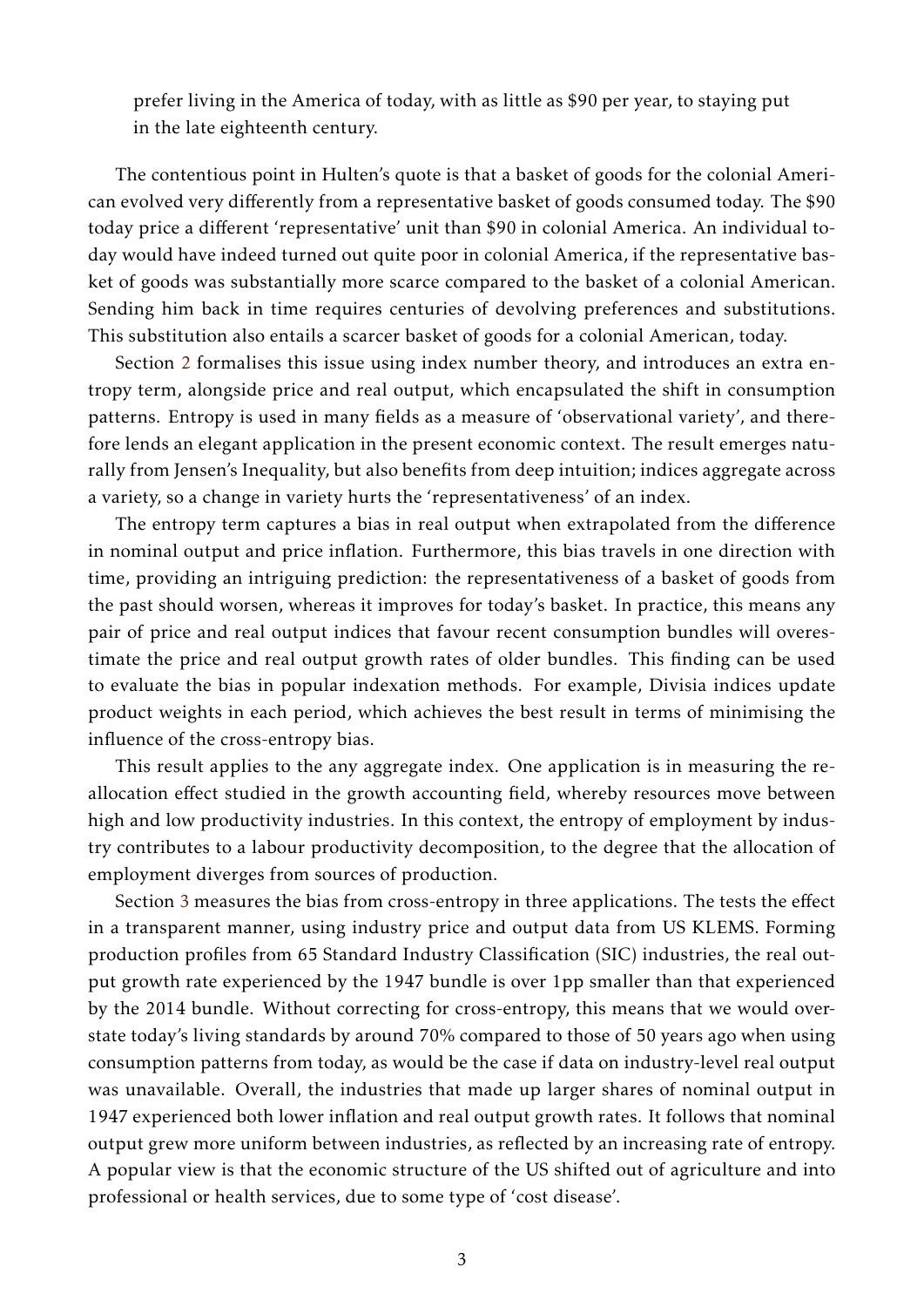Two further applications are instructive for the wider applicability of entropy to economic questions. First, I reproduce an official Consumer Price Index (CPI) for countries in which statistical agencies publish product-level price data for around 200 categories. One interesting finding is that the contribution to entropy at this granular level is similar to the contribution at a higher industry level. Second, I extend the output exercise by including a labour index, which yields a labour productivity decomposition between i) the productivity growth rate experienced by the average industry, ii) the divergence of expenditures from important industries, and iii) the convergence of the distribution, by industry, of labour inputs to the importance of any given industry assigned by the weighting scheme. Using EU KLEMS data, I find that a significant part of the post-2005 slowdown in labour productivity growth in Germany can be attributed to a slowdown in the allocation of labour inputs.

Related literature: A number of key arguments characterise the persistent debate on what real output should measure. Complications arise when new products enter, or old products leave, the market: [Aghion et al.](#page-16-3) [\(2019\)](#page-16-3) estimate that imputations for inflation of products subject to creative destruction leads to an overestimation of the true inflation rate by an average of 0.5%. Most of this stems from hotel, restaurant and retail trade industries. There exists an active literature that seeks to interpret changes in product variety in terms of welfare [\(Redding & Weinstein](#page-16-4) [2019,](#page-16-4) [Baqaee & Burstein](#page-16-0) [2021\)](#page-16-0). The accounting framework I present is complementary to those efforts, but extends beyond the scope of output and welfare measurements.

Revisiting Hulten's Paradox for a moment, [Gordon](#page-16-5) [\(2009\)](#page-16-5) forces a point on CPI measurement, demonstrating that US women's apparel products experienced higher rates of inflation under a hedonic price model. To be clear: the entropy problem is distinct, in the sense that real output growth rates may appear unreasonably high regardless of downward biases in aggregate deflators. The cross-entropy term behaves in opposing directions for aggregate prices weighted to the start of the period, from which consumption baskets diverge, versus the end, towards which consumption baskets converge.

Section [2](#page-3-0) presents the decomposition, and explains the role of entropy in the present context. Section [3](#page-8-0) applies this decomposition to US KLEMS data to demonstrate the scale of the cross-entropy problem, and infers what the bias might be from official CPI weights. Section [4](#page-15-0) concludes.

## <span id="page-3-0"></span>2 Indexing variety

In this section, I develop the accounting framework for the context of aggregate nominal output, or Gross Domestic Product (GDP), but it applies to any index that seeks to aggregate across a variety of types: employment, exchange rates, monetary aggregates, etc. National statistical agencies measure GDP and its composition between industries. The relationship between aggregate and industry nominal outputs, themselves the products of industry prices times real outputs, adheres to Definition [1.](#page-4-0)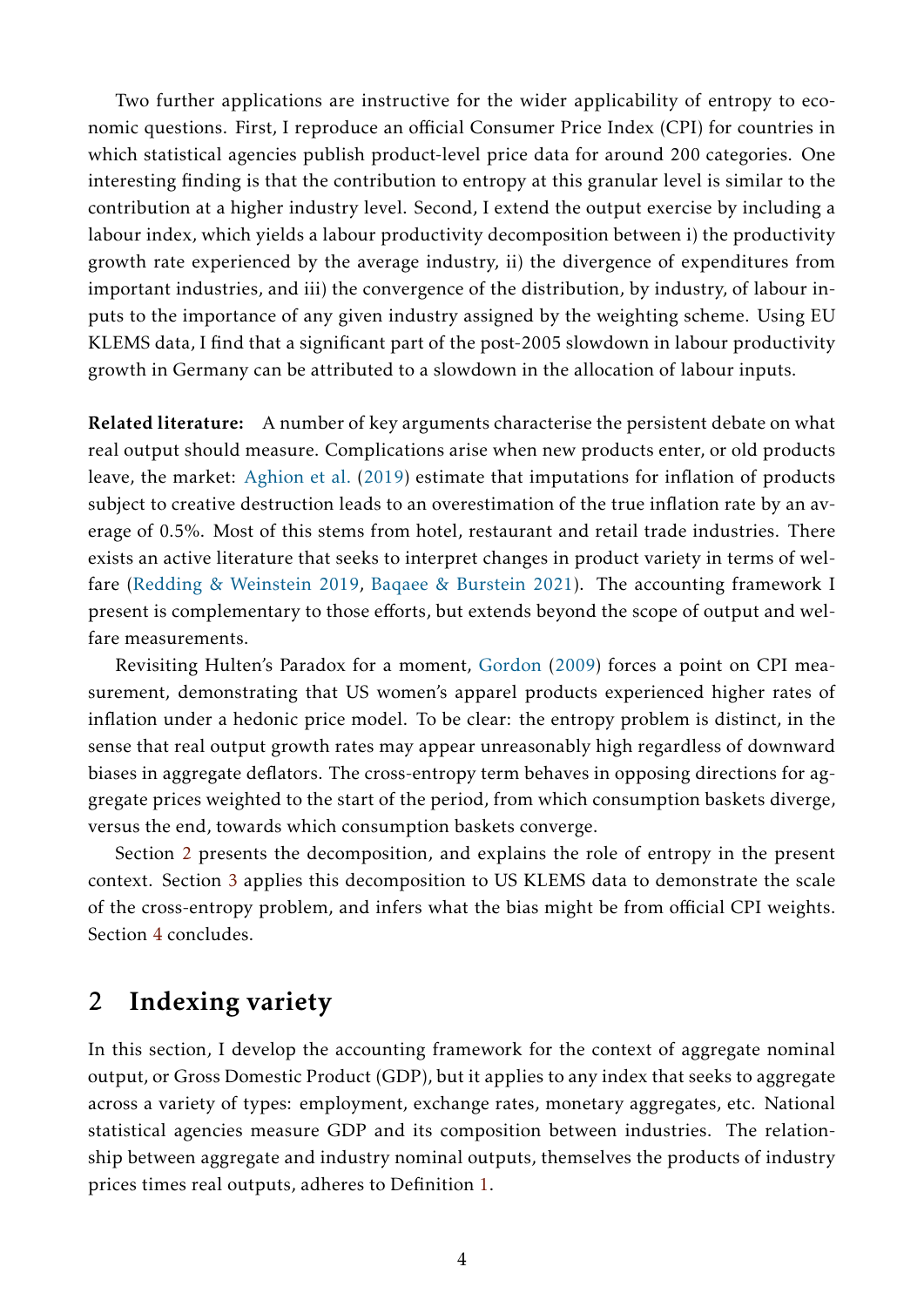<span id="page-4-0"></span>Definition 1 (GDP). *GDP, Y , is the sum of N industry nominal outputs Y<sup>i</sup> , which themselves* are equal to the product of the industry-specific price level  $P_i$  and real output level  $Q_i$ :

$$
Y = \sum_{i=1}^{N} Y_i = \sum_{i=1}^{N} P_i Q_i.
$$
 (1)

Note that Definition [1](#page-4-0) implies the existence of industry-level deflators *P<sup>i</sup>* , which simplifies the exposition. When dealing with long-term economic data, statisticians typically observe prices from consumer surveys, then extrapolate an aggregate real output index from aggregate GDP. I make two assumptions throughout this paper. First, the number of types(industries) N is large. Second, GDP and industry prices  $P_i$  are always known.<sup>[1](#page-4-1)</sup> Industry-specific nominal or real outputs are not necessarily observed.[2](#page-4-2)

To track historical living standards, statisticians look to retrieve an index that aggregates real outputs across industries over time. Since these are unobserved, the next best thing is to construct an aggregate price index with which to deflate GDP. Definition [2](#page-4-3) states the type of index studied throughout this paper.

<span id="page-4-3"></span>Definition 2 (Price and real output indices). *The price(real output) index equals a geometric weighted average of industry prices(real outputs),*

$$
\widetilde{P_t} = \Delta \sum_{i=1}^{N} \omega_{i,t} \log P_{i,t}, \quad \widetilde{Q}_t = \Delta \sum_{i=1}^{N} \omega_{i,t} \log Q_{i,t}, \tag{2}
$$

 $\omega$  *denotes time,*  $\omega_i$  *denotes a positive weight assigned to industry*  $i$  *such that*  $\sum_i \omega_i = 1$ *, and*  $\Delta$  *is the difference operator,*  $\Delta x \equiv x_t - x_{t-1}$ .

Industry weights *ω<sup>i</sup>* belong to a 1 × *N* vector Ω, which I refer to as an *indexation scheme*. This is distinct from the distribution of industry nominal output shares *Y<sup>i</sup> /Y* , populating a 1 × *N* vector Y, which I refer to as *consumption patterns*.

An important remark is that Definition [2](#page-4-3) restricts the scope of the paper to indices constructed from geometric averages. Examples are the Törnqvist, Sato-Vartia and Divisia indices, but alternatives exist, notably the Fisher, Laspeyres and Paasche indices (Törnqvist [1936,](#page-17-0) [Sato](#page-16-6) [1976,](#page-16-6) [Vartia](#page-17-1) [1976,](#page-17-1) [Fisher](#page-16-7) [1922\)](#page-16-7). A sprawling literature, duly explained by [Eich](#page-16-8)[horn](#page-16-8) [\(1978\)](#page-16-8), proposes sets of tests to evaluate which index is 'best'. The main contender to the type of index introduced by Definition [2](#page-4-3) is Fisher's ideal index. $3$ 

<span id="page-4-1"></span><sup>&</sup>lt;sup>1</sup>One complication, especially for longer time series, is that surveyed prices are often consumer prices, not producer prices. One symptom of this problem is that a price index used to deflate *domestic* output may include import prices. While this challenge is beyond the scope of the present paper, the assumption offers a best-case scenario in measuring historical living standards.

<span id="page-4-2"></span><sup>&</sup>lt;sup>2</sup>Historically, the breakdown of GDP by industry is not always available, for two main reasons; i) tracking expenditures for granular product classifications, which can include hundreds of product types, is a significant practical challenge, and ii) data attrition increases the longer the time series, even for coarser industry aggregates.

<span id="page-4-4"></span> $3$ I briefly summarise [Eichhorn](#page-16-8) [\(1978\)](#page-16-8) on the trade-off between Fisher-type indices and Törnqvist-type indices, and its relevance to the present context. Fisher-type indices fail a *Base Test*, in that the total inflation rate between two periods is not equal to the sum of inflation rates in enclosed sub-periods, whereas Törnqvist-type indices fail a *Product Test*, in that the aggregate price and real output indices do not sum to the GDP index.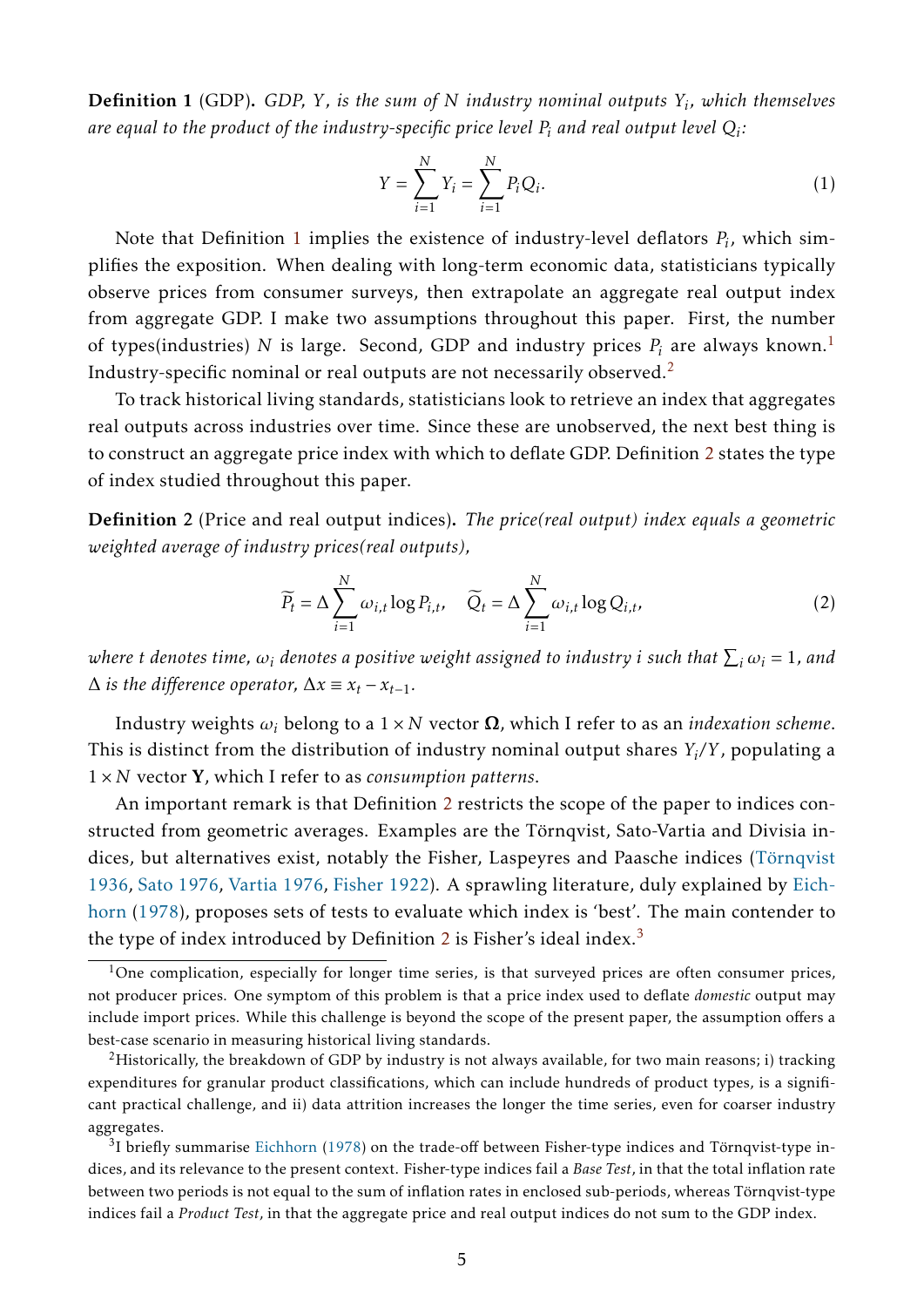Indices of the type in Definition [2](#page-4-3) produce a residual, because

$$
\widetilde{P}_t + \widetilde{Q}_t = \Delta \log Y_t \quad \Longleftrightarrow \quad \Delta \log P_{i,t} = \Delta \log P_{j,t} \quad \text{and} \quad \Delta \log Q_{i,t} = \Delta \log Q_{j,t}, \quad \forall \quad i,j. \tag{3}
$$

Unless price and quantity growth is exactly equal for each category *i*, the resulting indices will not sum to GDP growth. The key contribution of the present paper is to give this residual a name. This is desirable, because it yields an exact decomposition of GDP in an economically meaningful way, without resorting to assumptions required by complicated demand systems. Proposition [1](#page-5-0) introduces this decomposition, applied to GDP growth.

<span id="page-5-0"></span>Proposition 1 (Accounting for variety). *GDP can be decomposed exactly between a price index, real output index, and the cross-entropy of consumption patterns relative to the indexation scheme:*

$$
\Delta \log Y_t = \Delta \sum_{i=1}^{N} \omega_{i,t} \log P_{i,t} + \Delta \sum_{i=1}^{N} \omega_{i,t} \log Q_{i,t} + \Delta \sum_{i=1}^{N} \omega_{i,t} \log \left( \frac{Y_t}{Y_{i,t}} \right).
$$
\n(4)  
\nPrice inflation:  $\overline{P_t}$  Real output growth:  $\overline{Q_t}$  Entropy change:  $\Delta H(\Omega_t, Y_t)$ 

*Proof.* The difference between GDP and an index of industry nominal outputs, following indexation scheme  $\boldsymbol{\Omega} _t$ , is

$$
\log Y_t - \sum_{i=1}^N \omega_{i,t} \log Y_{i,t} = \sum_{i=1}^N \omega_{i,t} \log \left( \frac{Y_t}{Y_{i,t}} \right),
$$

which is the cross-entropy of the indexation scheme  $\boldsymbol{\Omega} _t$  and the consumption pattern  $\textbf{Y}_t.$ Following convention, this term is written as  $H(\mathbf{\Omega}_t, \mathbf{Y}_t)$ . Substituting  $\log Y_{i,t} = \log P_{i,t} +$ log*Qi,t*, which follows from Definition [1,](#page-4-0) and re-arranging yields the desired result.

<span id="page-5-2"></span><span id="page-5-1"></span> $\Box$ 

There are two immediate observations on the residual, termed 'cross-entropy', in Proposition [1.](#page-5-0) First, cross-entropy is identical to the negative log-likelihood of the nominal output data,  $\mathbf{Y}_t$ , relative to  $\boldsymbol{\Omega}_t$ . Therefore, minimising cross-entropy is similar to maximising the log-likelihood of all  $Y_{i,t}$ , given that we assume weights  $\omega_{i,t}$ . The second interpretation is that of entropy itself: cross-entropy quantifies the information required to encode *Y<sup>t</sup>* , given that the encoding scheme is optimised for  $\boldsymbol{\Omega}_t.$  It is, loosely, a measure of the variation in  $\mathbf{Y}_t$ explained by the variation in  $\boldsymbol{\Omega}_t.$ 

In practice, Proposition [1](#page-5-0) suggests that statisticians have some freedom in choosing an indexation scheme that is economically meaningful, in that they produce a model  $\boldsymbol{\Omega} _t$  to explain variation in expenditures across industries Y*<sup>t</sup>* . This comes at the price of some information loss, to the extent that the model does not reproduce true consumption patterns.

The failure in indices of the type in Definition [2](#page-4-3) for the product test in Eq. [3](#page-5-1) follows from Proposition [1.](#page-5-0) Corollary [1.1](#page-6-0) finds that no such index can perfectly satisfy the product test: there always remains a positive residual from cross-entropy, which is bounded by the entropy of aggregate GDP.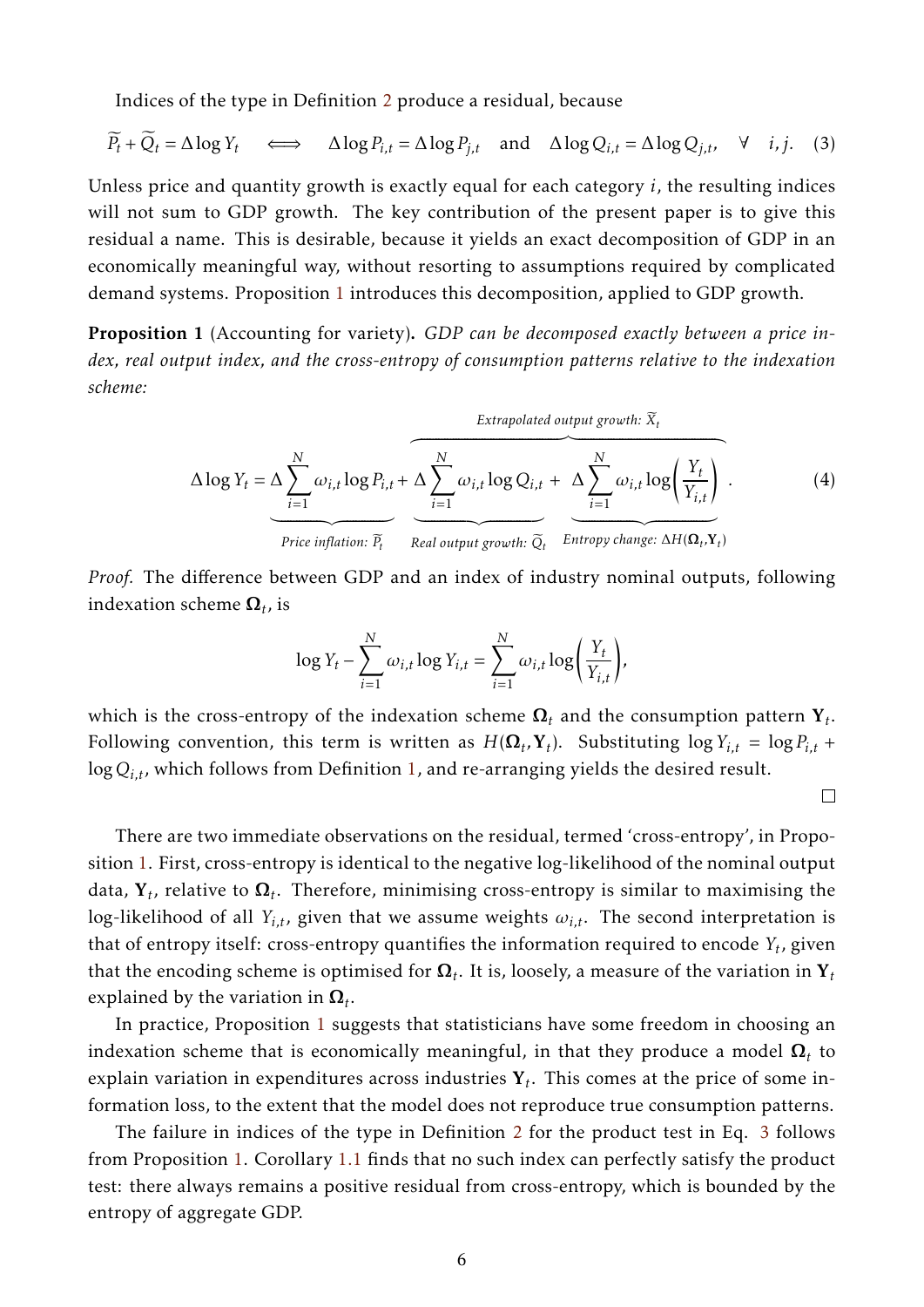<span id="page-6-0"></span>**Corollary 1.1.** The choice of indexation scheme  $\mathbf{\Omega}_t$  which minimises  $H(\mathbf{\Omega}_t, \mathbf{Y}_t)$  is

<span id="page-6-1"></span>
$$
\omega_{i,t} = \frac{Y_{i,t}}{Y_t} \quad \forall i. \tag{5}
$$

*Under this indexation scheme, cross-entropy can be written as*

$$
H(\mathbf{\Omega}_t, \mathbf{Y}_t) = \sum_{i=1}^N \frac{Y_{i,t}}{Y_t} \log \left( \frac{Y_t}{Y_{i,t}} \right) = H(\mathbf{Y}_t),
$$
\n(6)

*which is [Shannon'](#page-16-9)s [\(1948\)](#page-16-9) definition of entropy, applied to aggregate nominal output Y<sup>t</sup> .*

*Proof.* Follows from the definition of cross-entropy [\(Cover & Thomas](#page-16-10) [2005\)](#page-16-10).  $\Box$ 

From Corollary [1.1,](#page-6-0) the cross-entropy residual can be minimised by setting the indexation scheme equal to the distribution of GDP. The existence of any residual is immediate from Eq. [5,](#page-6-1) which is a standard representation of Jensen's Inequality. When the indexation scheme is chosen to be equal to the distribution of GDP among industries, the cross-entropy term reduces to the entropy of GDP, *H*(Y*<sup>t</sup>* ), as defined by [Shannon](#page-16-9) [\(1948\)](#page-16-9). This index is typically referred to as the Divisia index.

The surprising implication of Corollary [1.1](#page-6-0) is that the fidelity of any pair of price and real output indices to the product test has a hard boundary equal to the entropy of GDP. This has particular consequences for long time series, where the entropy of GDP itself might change over time. This point is developed further below.

### 2.1 Intermezzo: what is entropy?

Here, I illustrate what the entropy of GDP measures. Formally, recall that the market economy is accounted for by the transactions across *N* goods in a given period of time, for which the sum is GDP. The number of possible arrangements for those transactions is given by the multinomial coefficient:

$$
\binom{Y!}{Y_1!, Y_2!, \dots, Y_N!} = \frac{Y!}{Y_1! Y_2! \dots Y_N!} = \frac{Y!}{(Y y_1)! (Y y_2)! \dots (Y y_N)!},
$$

where *y<sup>i</sup>* = *Y<sup>i</sup> /Y* . This is simplified, under large *N*, using the Stirling approximation:

$$
\log\left[\frac{Y!}{(Yy_1)!(Yy_2)!\dots(Yy_N)!}\right] \approx Y \sum_{i=1}^N y_i \log\left(\frac{1}{y_i}\right),\tag{7}
$$

which corresponds to [Shannon'](#page-16-9)s [\(1948\)](#page-16-9) entropy. To better interpret this term, assume that, on a given day,  $\epsilon$ 10 of fruit are traded on a market consisting of two types, apples and coconuts. If spending is uniform, the number of possible allocations is

$$
\frac{10!}{5!5!} = 252.
$$

On the other extreme, if all but one Euro is spent on one fruit alone, the number of possible arrangements is

$$
\frac{10!}{9!1!} = 10.
$$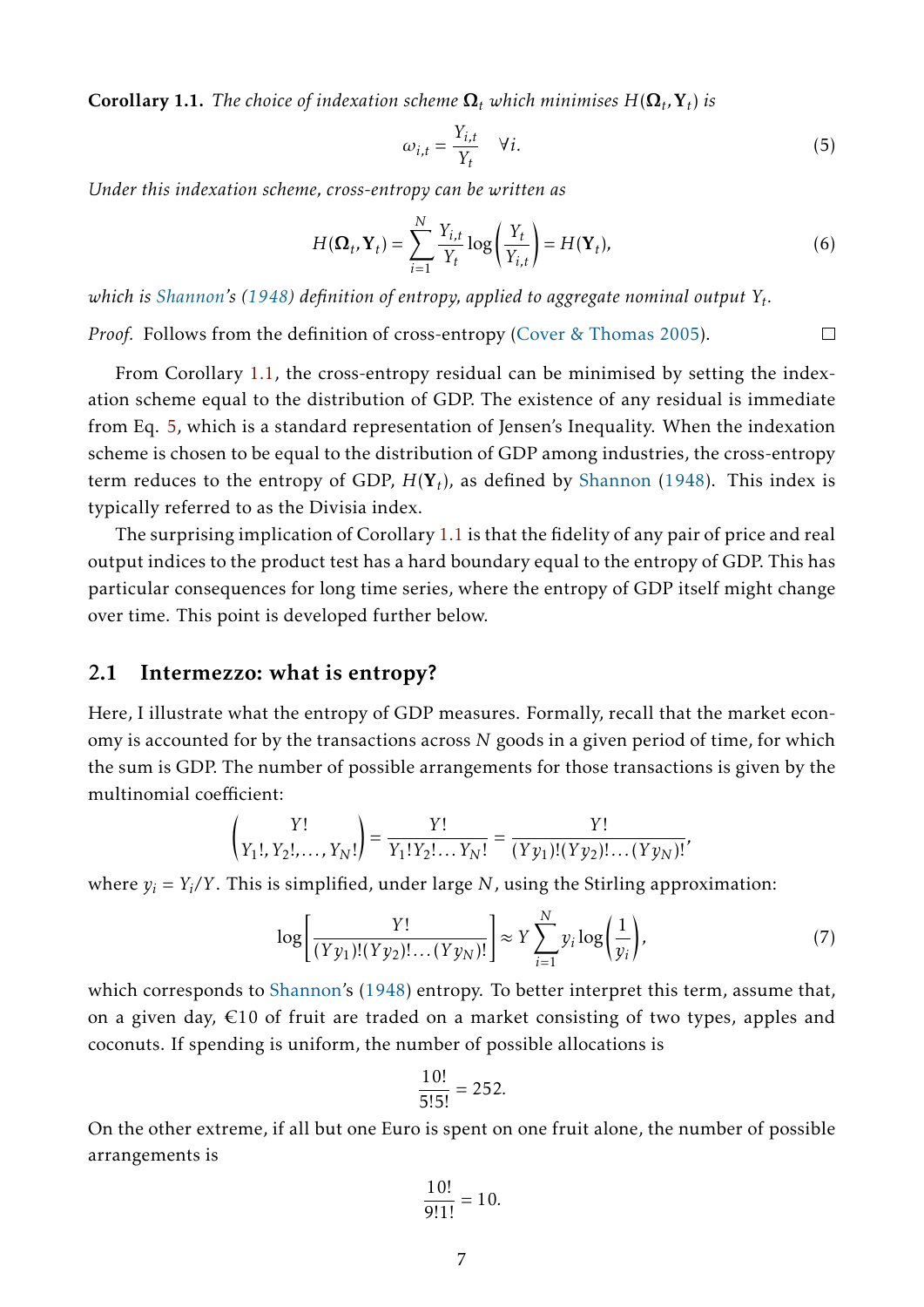<span id="page-7-1"></span>

Figure 1: Plotting entropy for two industries: total entropy (Left) is maximal at the dotted line, where the share of each industry is equal at 1/2. By fixing a weight (Right) at the dotted line, a change in the actual share increases cross-entropy.

This is why entropy is often described as a measure of uncertainty, or *observational variety*: from the consumer's perspective, there are many more ways to spend an endowment equally among options, rather than prioritising some ahead of others.<sup>[4](#page-7-0)</sup> An additional dollar has many possible ways of being spent in a uniform economy, but fewer in a concentrated economy.

Returning to the problem at hand, a weighting scheme  $\boldsymbol{\Omega} \overset{d}{=} \boldsymbol{\Upsilon}$  yields an indexation error equal to the entropy of GDP. Therefore, the indexation error *worsens* as variety *increases*. In the example, a real output index will be more inaccurate when expenditures are similar between apples and coconuts, rather than concentrated in apples. This is visualised on the left of Figure [1:](#page-7-1) if all expenditures are on apples, then the growth rate of apples produced is a perfect measure for aggregate growth, and entropy is zero. Alternatively, if expenditures are allocated uniformly, the average growth rate is a worse approximation of the growth rates in either apples or coconuts. When national statisticians extrapolate an aggregate real output index from a time series of industry GDP and prices, it will invariably be progressively *more* biased *upwards* if variety in GDP increases. This is is particularly interesting for fixed weights, visualised on the right of Figure [1;](#page-7-1) the cross-entropy between the assumed weight versus the actual share can change over time, even if entropy itself is already low.

I write 'economic' variety because this result naturally extends beyond industry-level aggregation, right down to the product level. It is not hard to imagine that variety today is orders of magnitudes larger than a century ago. In fact, much of this is reflected in the constant revisions and expansions of industry classifiers: what products are similar enough that we can assume a common price level? The answer inevitably evolves with innovation and creative destruction, in the spirit of [Aghion & Howitt](#page-16-11) [\(1992\)](#page-16-11), [Aghion et al.](#page-16-3) [\(2019\)](#page-16-3).

<span id="page-7-0"></span><sup>&</sup>lt;sup>4</sup>Two technical remarks: i) observational zeros do not appear ( $0 \log 0 = 0$ ), and ii) each Euro is treated equally.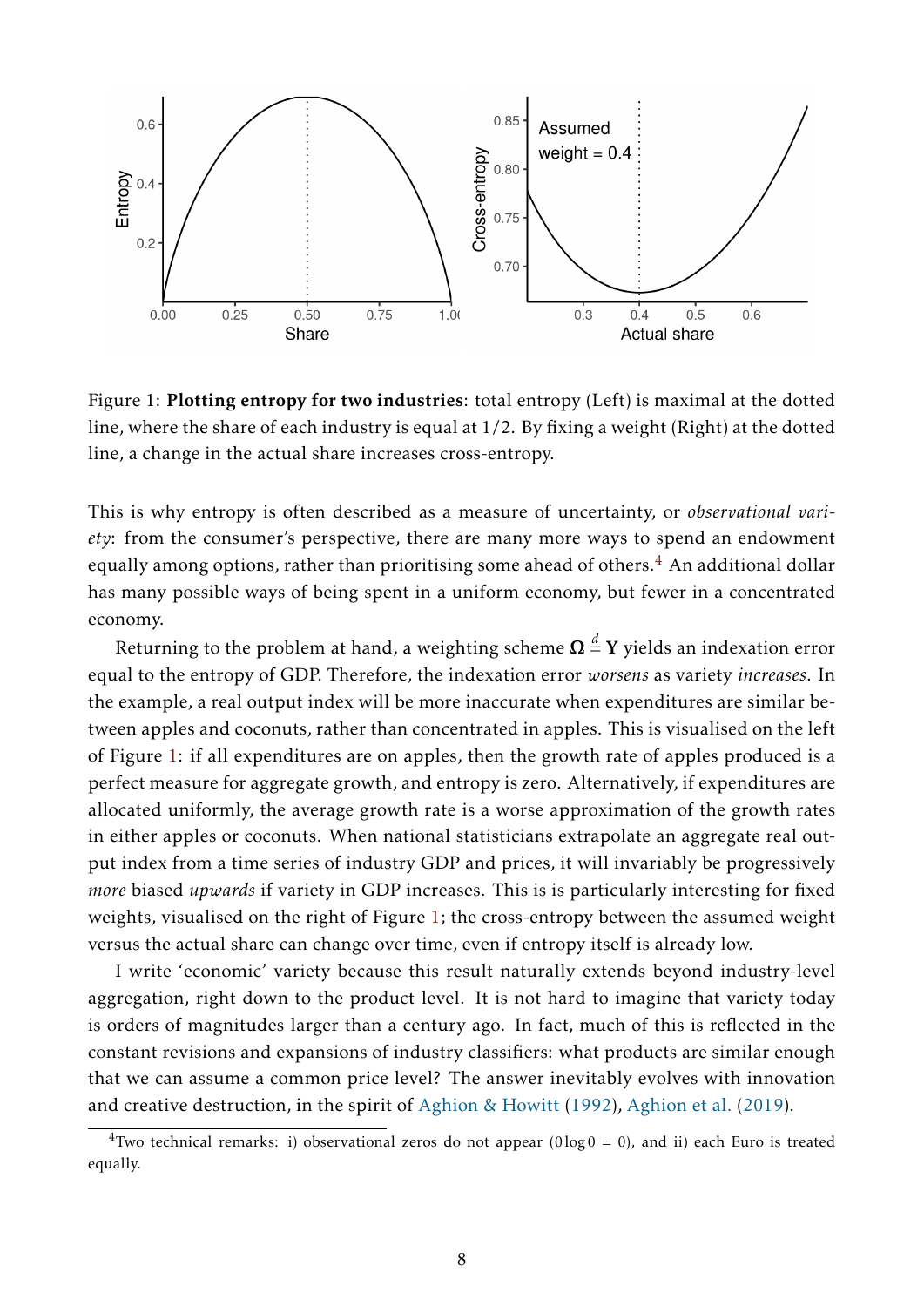### 2.2 Historical inflation, real output and entropy

Returning to the problem at hand, the goal of index number theory is to infer how real output evolves over time, as a proxy for historical living standards. The logic behind Eq. [4](#page-5-2) is as follows. Given that national accountants observe prices and aggregate GDP, the standard is to extrapolate the aggregate real output index,  $X_t$ , from the difference in GDP growth rate,  $\Delta \log Y_t$ , and the choice price index,  $P_t$ . However, this value is not equal to the true real output index,  $Q_t$ , which the national accountant would find if industry-level output was observed. Instead, it includes cross-entropy, ∆*H*(Ω*<sup>t</sup> ,*Y*<sup>t</sup>* ), and is thus a biased version of the actual real output growth index, to the extent that growth in cross-entropy differs from zero.

If weights are available and updated continuously, the full residual from cross-entropy equals the change in entropy of GDP. The residual is zero if the growth rate of nominal output is equal between all industries. The good news is that any residual is therefore small as long as the distribution of nominal output remains relatively stable. There are several instances where this might not be the case. For example, developing and middle income countries experience unbalanced industry growth. Other types of indices might suffer as well; is employment growth today well represented by employment growth experienced by blacksmiths and coopers? A century ago, it was.

In the present context, this section reaches one important conclusion. Real output indices of the type defined in Definition [2](#page-4-3) are biased if extrapolated from GDP using a counterpart price index, to the degree that the indexation scheme differs from consumption patterns. In addition, this bias from cross-entropy in the indexation scheme and consumption patterns enters real output growth indices by at least the amount that the entropy of GDP changes. This bias is larger if the indexation scheme does not match consumption patterns, as is the case for common, economically-motivated real output indices.

### <span id="page-8-0"></span>3 Indices, revisited

### 3.1 Real output: Hulten's Paradox in KLEMS data

What does Proposition [1](#page-5-0) imply for the measurement of living standards in the long run? To demonstrate the role of changing consumption patterns, I revisit Hulten's Paradox. [Hul](#page-16-1)[ten'](#page-16-1)s [\(1997\)](#page-16-1) established the paradox response to [Nordhaus'](#page-16-2)s [\(1997\)](#page-16-2) claim that prices grew slower than commonly accepted. He noted that the revision implies faster volume growth: when extrapolated back in time, this correction in prices leaves our ancestors with very little income in real terms. A paradox manifests in the observation that these ancestors were demonstrably capable to procure sustainable lifestyles.

The exchange centred on pricing attributes for products (dis)appearing for the first time, but this paper takes issue with one particular step in Hulten's logic.<sup>[5](#page-8-1)</sup> He asserts that if true

<span id="page-8-1"></span><sup>5</sup>Quality improvements, the like [Nordhaus](#page-16-2) [\(1997\)](#page-16-2) investigates, are indeed important in biasing inflation indices upwards in matched-model methods; the availability of characteristics is increasing with new prod-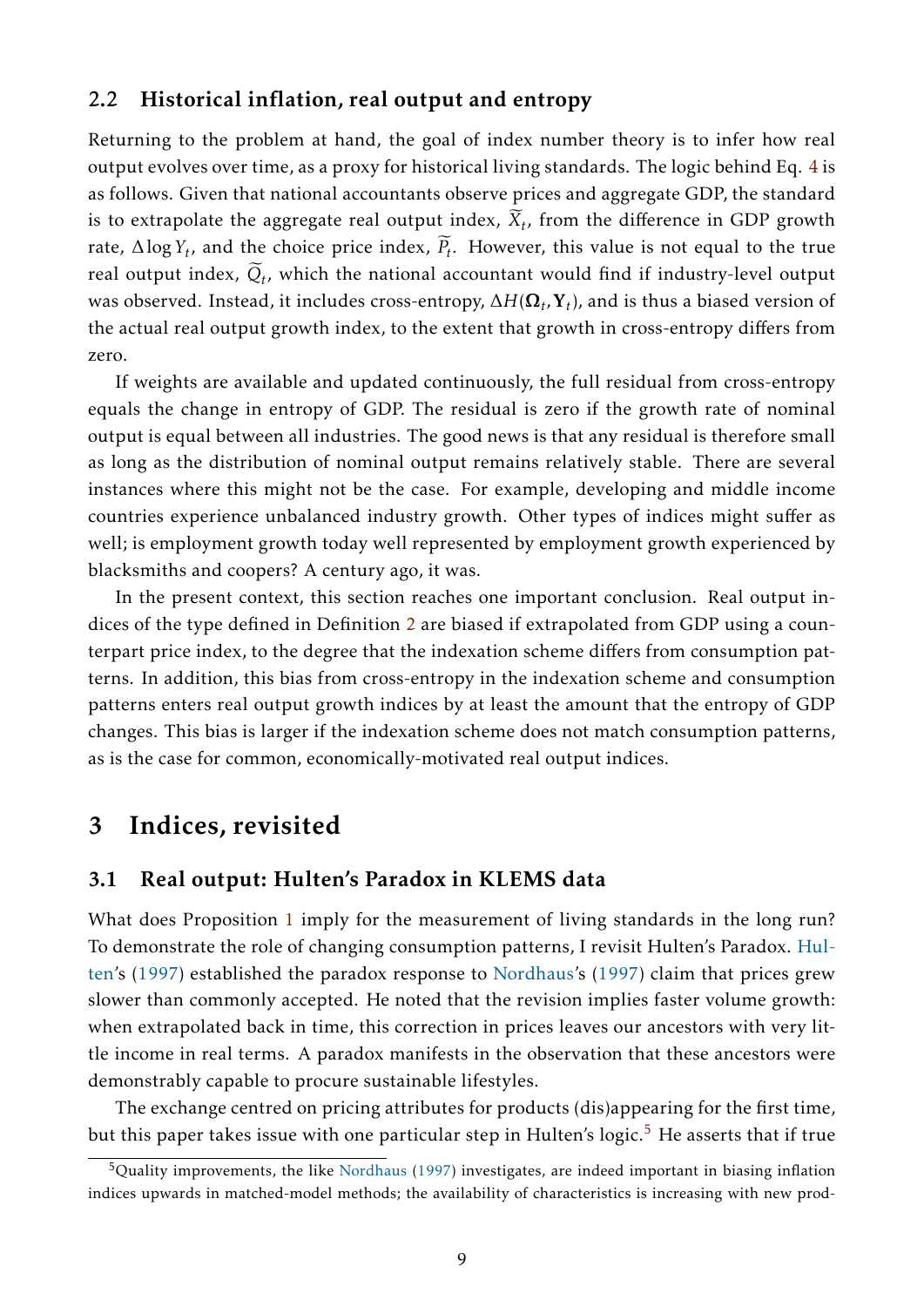price growth is overestimated, and volume growth underestimated, the average colonial and modern Americans are indifferent between the average living standard of colonial America, and that afforded with \$90-\$430 in 1997. However, not only is the budget of 90-430 1997 dollars fixed, but so is the 1997 assumed consumption basket. The decisions from both modern and colonial Americans to travel across time should not be equivalent, because they adhere to different consumption patterns. Goods consumed in 1997 were likely scarce in colonial America – think of the entertainment a new Game Boy offers – while goods consumed by colonial Americans are abundant in 1997. The modern CPI Hulten uses to deduce living standard improvements one hundred years ago is off the mark.

|                     | $\Delta$ log $Y_t$ | $\widetilde{P_t}$ |      | $Q_t$ $\Delta H_t(\Omega, Q)$ |
|---------------------|--------------------|-------------------|------|-------------------------------|
| Basket from 1947    |                    | 6.33 3.17         | 2.40 | 0.76                          |
| Basket from 2014    | 6.33               | 3.53              | 3.48 | $-0.68$                       |
| Difference          | 0.00               | $-0.36 -1.08$     |      | 1.44                          |
| Törnqvist 1947&2014 | 6.33               | 3.35              | 2.94 | 0.04                          |

<span id="page-9-1"></span>

|  |  | Table 1: Yearly GDP growth with different industry compositions: US, 1947-2014 |  |  |
|--|--|--------------------------------------------------------------------------------|--|--|
|--|--|--------------------------------------------------------------------------------|--|--|

*Notes:* This table decomposes average nominal GDP growth from 1947 to 2014 between the average growth in price, volumes, and change in cross-entropy. The weights,  $\Omega$ , are denoted in the rows. All values denote log points. Data are made available by World Klems.

Is the bias in real output due to entropy significant in practice? Returning to Eq. [4,](#page-5-2) the cross-entropy term increases over time as real output growth diverges between industries from the perspective of a colonial American, even when keeping inflation rates equal across industries. From the perspective of the modern American, aggregate GDP appears to have grown substantially, but this is only due to a decline in cross-entropy: they happen to consume more goods that experienced higher real output growth rates.

In order to capture the order of magnitude of this difference, I reproduce an aggregate GDP deflator from US World KLEMS data.<sup>[6](#page-9-0)</sup> These data cover 65 industries, from 1947 to 2014. The files provide yearly GDP by industry in current and constant prices. From this, I back out industry-specific price indices by dividing reported industry-level nominal gross output by its repective output in real quantities. Using these gross output deflators as  $P_i$ 's, I can estimate each term in Eq. [4](#page-5-2) using different weighting schemes. Specifically, in Table [1](#page-9-1) I compare the composition of average, yearly GDP growth for a representative basket in 1947 – fixing weights to industry shares of GDP in 1947 – to a representative basket in 2014 – with weights fixed to industry shares in 2014.

The first result is that, as expected, real output growth rates are higher when indexing industry contributions to the distribution of nominal output from 2014, relative to 1947. This difference is significant, in the order of 1pp per year, on average. This translates to

ucts, but on paper their prices may appear the same. [Gordon](#page-16-5) [\(2009\)](#page-16-5) proposes that, just as matched models bias inflation upwards, so they may bias inflation downwards, with apparel prices as a case in point.

<span id="page-9-0"></span><sup>6</sup><http://www.worldklems.net/data.htm>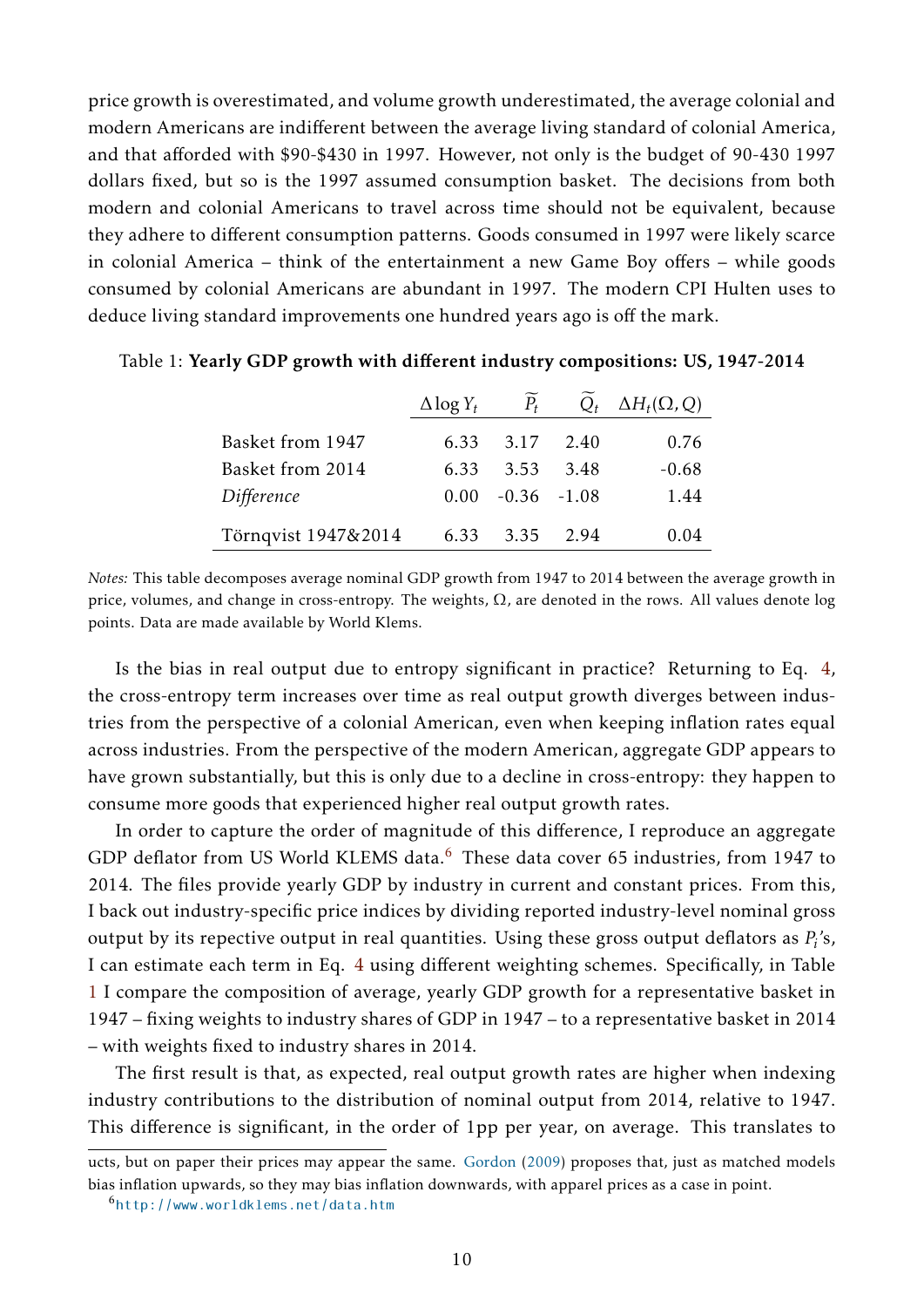overstated real welfare improvements of about 50% after seven decades, if consumption patterns in 2014 are used as the benchmark. The second, surprising outcome of this exercise is that aggregate deflators contribute *positively* to this gap: the average product in 1947 turned out *less* expensive than the average product in 2014. Therefore, a resolution to Hulten's Paradox may not lie at all in revising aggregate price indices upward by finding negative biases, but rather in accounting for the change in industrial variety of GDP.

How does this compare to measures of welfare motivated by economic theory? Since [Diewert'](#page-16-12)s [\(1976\)](#page-16-12) seminal contribution, statistical agencies adopted the use of standard techniques in forming aggregate price indices, motivated by economic theory. One recom-mended method is the Törnqvist index, which adopts a similar form to Eq. [4.](#page-5-2) Specifically, it assigns weights equal to the average output shares between two periods. Diewert motivates the properties of this index, which he defines to be 'superlative', by demonstrating how it benchmarks the price to an assumed average utility between the two periods of choice. Practically, it is useful because it may cancel the cross-entropy term in Eq. [4,](#page-5-2) depending on how evenly the true weights change over time.

<span id="page-10-0"></span>

Figure 2: Largest contributions to US entropy, 1947-2014; this figure plots the three industries that have the three largest positive and negative contributions to the entropy of US GDP. Data are made available by World Klems.

The final line of Table [1](#page-9-1) reports the contributions to GDP growth by adopting average weights between 1947 and 2014 as the benchmark. As expected, the loss of information by this index is substantially lower, and ever so slightly positive. This would suggest that industry shares evolved relatively smoothly during that period. Figure [2](#page-10-0) helps understand where most of the change in US entropy comes from, by plotting the three largest positive and negative contributions to the overall entropy rate. The industries that emerge are well-known to those who study structural change of the US economy; the largest declining industries are agriculture, rail transport, but also output from federal government activities. On the other hand, the rise of health care and professional services, and S&L general government contributed most to an increasing entropy rate.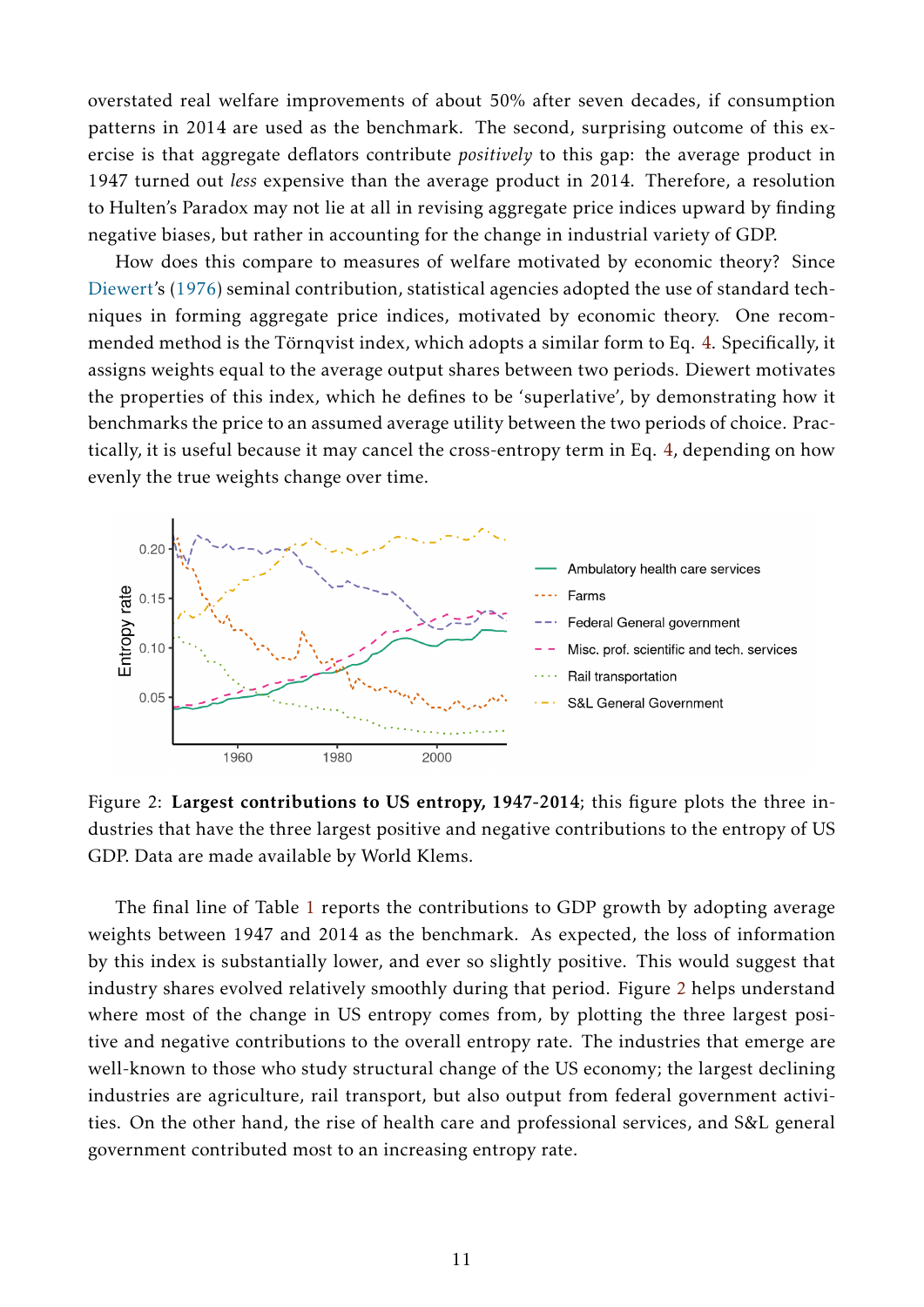### 3.2 CPI: a role for granularity

Since the entropy of GDP clearly matters in measuring historical living standards, one wonders whether the 65 SIC industries offered by Worlds KLEMS paint an accurate picture. As mentioned in Section [1,](#page-1-0) data on disaggregated output, and thus weights, are hard to come by. Privacy protection rules also prevent publication of the most granular decomposition in industry output.

However, through remarkable efforts of statistical agencies in recent decades, data on components of consumption are more extensive, reliable and granular. On the product level, the BLS is tasked with assigning weights to products consumed by households for the purpose of estimating its CPI, which entails the use of surveys. The BLS publishes price indices for 182 products from 1998 to 2018, of which 10 have data for only a subset of years.<sup>[7](#page-11-0)</sup> These prices are accompanied by official weights used to form aggregates, from surveys of what consumers buy for day-to-day living. After building a price index from these data, one can deflate any consumption series. I supplement the results from BLS data using the Harmonised Index of Consumer Prices (HICP) published by Eurostat, showing that the cross-entropy bias typically varies between 1-4pp per year across 33 European countries.

Section [2](#page-3-0) established that this real output series is biased by the cross-entropy of CPI weights and the actual distribution of consumption. This bias is minimal when the weights are equal to the distribution of output, at which point it is equal to the entropy of consumption. Therefore, even though expenditure data is unavailable for the 182 products, the weights alone determine a 'best-case' outcome for this bias.

|                     |         | $\Delta \log P_t$ $\Delta H(\Omega_t)$ |
|---------------------|---------|----------------------------------------|
| Basket from 1998    | 2.07    | 0.57                                   |
| Basket from 2018    | 2.12    | $-0.48$                                |
| Difference          | $-0.05$ | 1.05                                   |
| Törnqvist 1998&2018 | 2.08    | 0.06                                   |

<span id="page-11-1"></span>Table 2: Yearly growth in consumer price and cross-entropy: US, 1998-2018

*Notes:* BLS data on prices and weights for 182 products are used to form price indices in the first column, fixing weights to 1998 and 2018. The second column computes the average cross-entropy of those weights and the weights in all other years, denoted *ω*. All values denote log points. Data are made available by the BLS.

Table [2](#page-11-1) computes this bias with CPI weights provided by the BLS. There are persistent differences between the CPI and the PPI, so these results do not compare directly to those of Table [1.](#page-9-1) However, the magnitude of the bias is surprisingly similar, at about 1pp per year. The bias for the Törnqvist index is also close, however small, at 0.06pp. At a rate of 1pp, deflating consumption using current expenditure patterns overstates improvements in living standards from fifty years ago by *at least* 65%. Another finding reproduced in Table [2](#page-11-1) is the smaller inflation rate for the index based on 1998 consumption patterns.

<span id="page-11-0"></span><sup>7</sup>Omitting the incomplete series does not significantly alter results.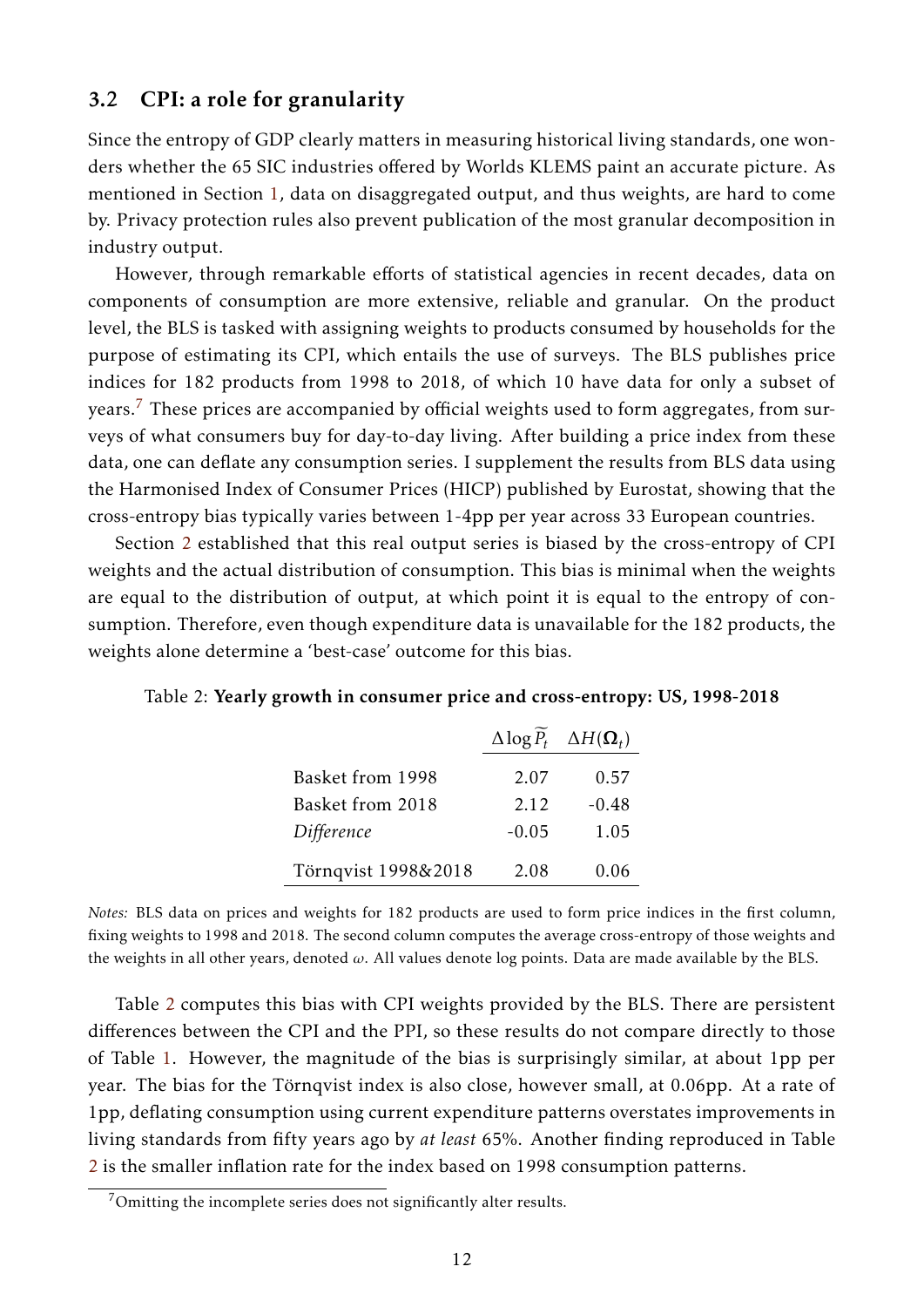The European HICP, maintained by Eurostat, mimics the construction of the BLS' CPI, with the advantage of offering granular data for 33 European countries. Published data for the HICP include five levels of aggregation, with the 5-digit level counting up to 264 product categories. Decent coverage is available at that level for France, Lithuania and Slovenia. For the remaining countries, data is available at the 4-digit level, which includes up to 72 product categories. Generally, the price data span from 1996 to 2020, with some exceptions. Using those observations, I repeat the exercise from BLS CPI data for each European country. This will illustrate how varied the change in cross-entropy can be across different economies.

<span id="page-12-0"></span>

Figure 3: Comparing price and entropy from first and last available weights in HICP data: 33 European countries, 1997-2020;

By using weights from the first and final years available, Figure [3](#page-12-0) reproduces the difference in average yearly changes in cross-entropy on the left, the difference in average yearly price growth rates in the middle, and the average yearly change in cross-entropy when using a Törnqvist average weight. These are comparable to row three, and the final column in row four, of Table [2.](#page-11-1)

The left chart in Figure [3](#page-12-0) demonstrates that the average rate of information loss from cross-entropy for an aggregate real output index is between 1-2pp per year. These observations align closely to the 1.05pp found for US CPI data, but exhibit some variation, with 6.31pp an extreme case in Lithuania. It is not clear whether the level of aggregation changes has an obvious impact on cross-entropy estimates, although the number of countries publishing 5-digit level data is too low for a robust hypothesis test.

The second chart suggests that yearly price growth rates are higher when assigning weights from the first year of middle relative to the final year. This evidences some sort of substitution bias, by which consumption in later years favors products which grew relatively cheaper.

Finally, the right chart indicates that even Törnqvist aggregation, by which an average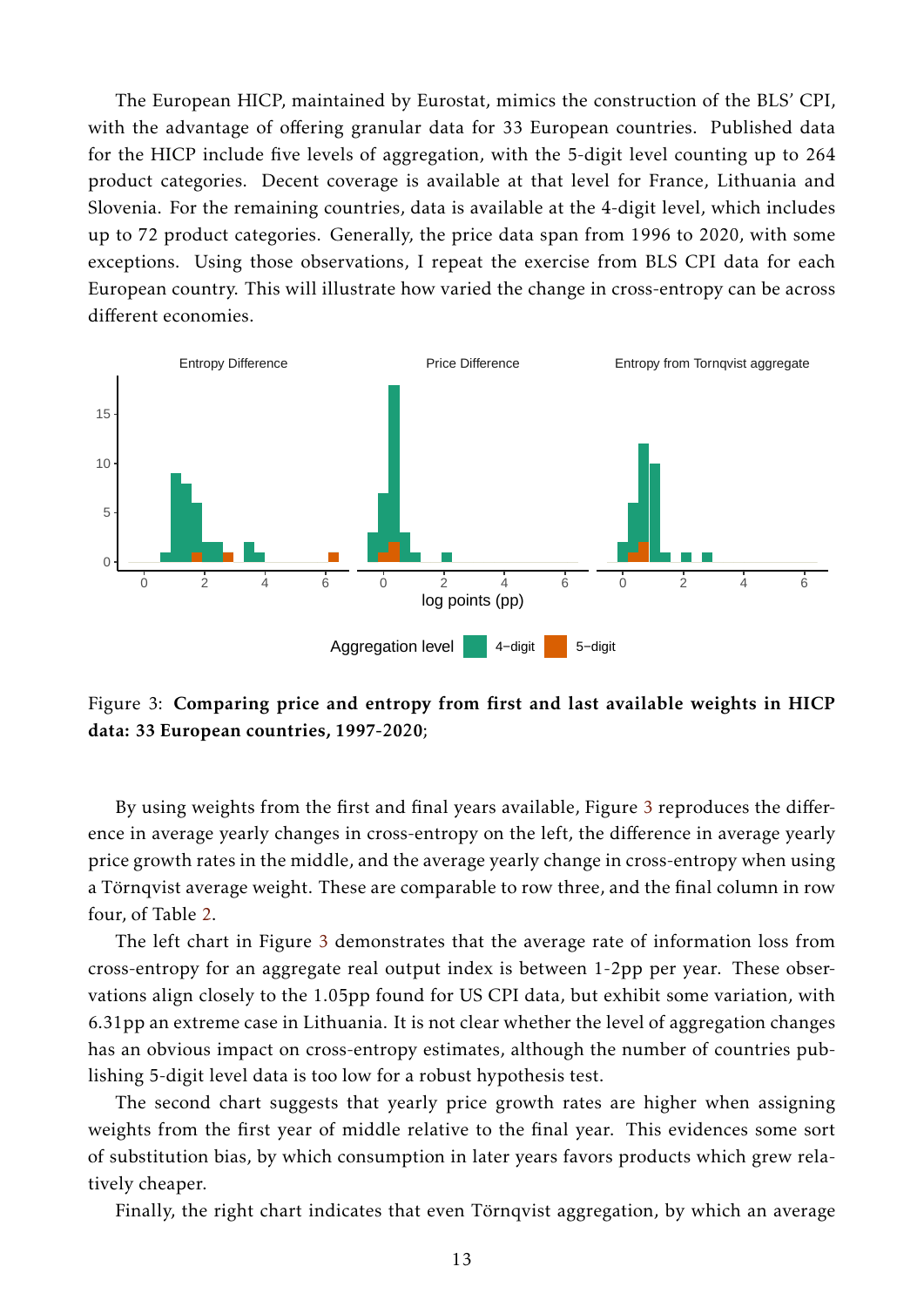weight is derived from weights in the first and final years, can be subject to substantial bias from a change in cross-entropy. This suggests that the small result in US data, seen for industry deflators in Table [1](#page-9-1) and in CPI weights in Table [2,](#page-11-1) may be a special case. In contrast, consumption patterns in other countries are subject to substantial shifts, even within an observation period of 20 years.

### 3.3 Productivity: technology or allocation?

Cross-entropy is a measure of how closely two distributions overlap. Recall, from Figure [1,](#page-7-1) that cross-entropy is minimized when the two distributions are are identical. This observation lends itself to a useful application to the decomposition of labour productivity. To see this, I first define a labour productivity index in Definition [3.](#page-13-0)

<span id="page-13-0"></span>Definition 3 (Aggregate real productivity). *Real aggregate productivity growth* ∆log*q<sup>t</sup> equals GDP growth, minus labour input growth and an aggregate inflation index:*

$$
\Delta \log q_t = \Delta \log Y_t - \Delta \sum_{i=1}^{N} \omega_{i,t} \log P_{i,t} - \Delta \log L_t.
$$
 (8)

A common choice for weights  $\omega_i$  in the productivity literature is the two-period Törnqvist average, but I do not specify them here. Unlike before, productivity entails the use of two aggregate statistics; nominal output and labour, both of which are distributed among *N* industries. This means that the behaviour of the aggregate index ∆log*q<sup>t</sup>* hinges on the entropy of both nominal output and labour input. This leads to a convenient decomposition for labour productivity between : i)'technology' (how many more units are do industries produce per unit of labour, on average) and the allocation of ii) 'demand' (are expenditures for industries, that are weighted relatively more, relatively lower) and iii) labour (are labour input shares equal to industry weights). Proposition [2](#page-13-1) outlines the components of this decomposition.

<span id="page-13-1"></span>Proposition 2 (Aggregate real productivity decomposition). *Aggregate real productivity growth can be decomposed exactly between technology, plus the allocation of demand and labour:*

$$
\Delta \log q_t = \Delta \sum_{i=1}^{N} \omega_{i,t} \log \left( \frac{Q_{i,t}}{L_{i,t}} \right) + \underbrace{\underbrace{\Delta D_{KL}(\Omega_t || \mathbf{Y}_t) - \Delta D_{KL}(\Omega_t || \mathbf{L}_t)}_{\text{Lemma}}}_{\text{Lemma}}.
$$
(9)

<span id="page-13-2"></span> $\Box$ 

*where*  $D_{KL}(x||y)$  *is the Kullback-Leibler* (*KL*) *divergence* of *y* from *x*.

*Proof.* See [APPENDIX].

Proposition [2](#page-13-1) predicts that demand allocation can contribute positively. This is reasonable in the sense that we want important industries, with larger weights, to cost less, and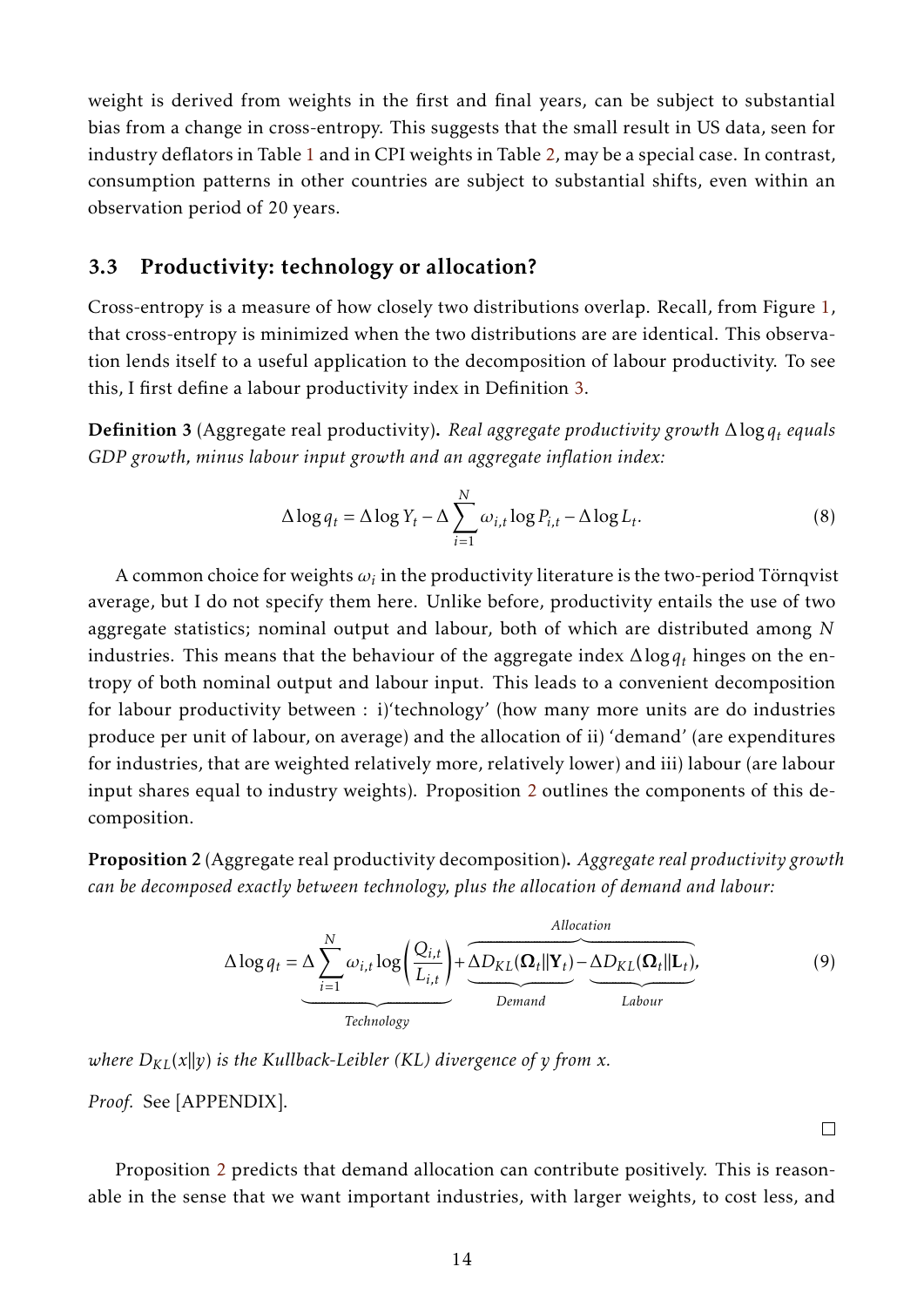thus capture a smaller expenditure share. Labour allocation, however, contributes negatively; if the amount of labour inputs received by one industry does not match its importance in the weighting scheme, then there is a re-allocation opportunity that can decrease the KL divergence of labour from the weighting scheme towards zero. This decomposition is similar to that of [Tang & Wang](#page-17-2) [\(2004\)](#page-17-2), but benefits from the interpretation and additivity of log growth rates.

|                         |           | $\Delta$ log $q_t$ | Technology | Demand  | Labour  |
|-------------------------|-----------|--------------------|------------|---------|---------|
| France                  | 1995-2005 | 1.64               | 1.58       | 0.14    | $-0.08$ |
|                         | 2006-2017 | 0.64               | 0.73       | $-0.02$ | $-0.08$ |
|                         | Slowdown  | 1.01               | 0.85       | 0.16    | 0.00    |
|                         | Share     | 1.00               | 0.84       | 0.15    | 0.00    |
|                         | 1995-2005 | 1.84               | 1.49       | 0.16    | 0.18    |
|                         | 2006-2017 | 0.87               | 0.96       | 0.02    | $-0.10$ |
| Germany                 | Slowdown  | 0.97               | 0.54       | 0.15    | 0.28    |
|                         | Share     | 1.00               | 0.55       | 0.15    | 0.29    |
|                         | 1995-2005 | 1.75               | 1.48       | 0.12    | 0.15    |
|                         | 2006-2015 | 0.80               | 0.56       | $-0.00$ | 0.25    |
| Japan                   | Slowdown  | 0.95               | 0.92       | 0.13    | $-0.11$ |
|                         | Share     | 1.00               | 0.98       | 0.13    | $-0.11$ |
| United<br>Kingdom       | 1995-2005 | 2.18               | 1.90       | 0.18    | 0.11    |
|                         | 2006-2017 | 0.38               | 0.06       | $-0.02$ | 0.34    |
|                         | Slowdown  | 1.80               | 1.83       | 0.20    | $-0.23$ |
|                         | Share     | 1.00               | 1.02       | 0.11    | $-0.13$ |
| United<br><b>States</b> | 1997-2005 | 2.45               | 2.58       | 0.22    | $-0.35$ |
|                         | 2006-2017 | 0.88               | 1.02       | $-0.01$ | $-0.13$ |
|                         | Slowdown  | 1.57               | 1.56       | 0.23    | $-0.22$ |
|                         | Share     | 1.00               | 0.99       | 0.15    | $-0.14$ |

Table 3: Accounting for allocation in the slowdown of labour productivity growth preand post-2005; this table reports the sources of the labour productivity slowdown in five advanced economies, using the decomposition in Eq. [9.](#page-13-2) Weights are two-period Törnqvist averages of nominal output shares. Data from EU-KLEMS 2019.

Can the allocation terms be significant? I apply this decomposition to understand the infamous labour productivity slowdown, using data from EU KLEMS 2019 [\(Goldin et al.](#page-16-13) [2021\)](#page-16-13). For the choice of indexation scheme, I use the conventional approach of two-period averages for the industries' nominal value added shares. Labour inputs are defined as number of hours worked. To summarise the problem, the first column reports real aggregate labour productivity growth (from a price index derived using appropriate weights) as an average for years pre- and post-2005, for France, Germany, Japan, the UK and the US. The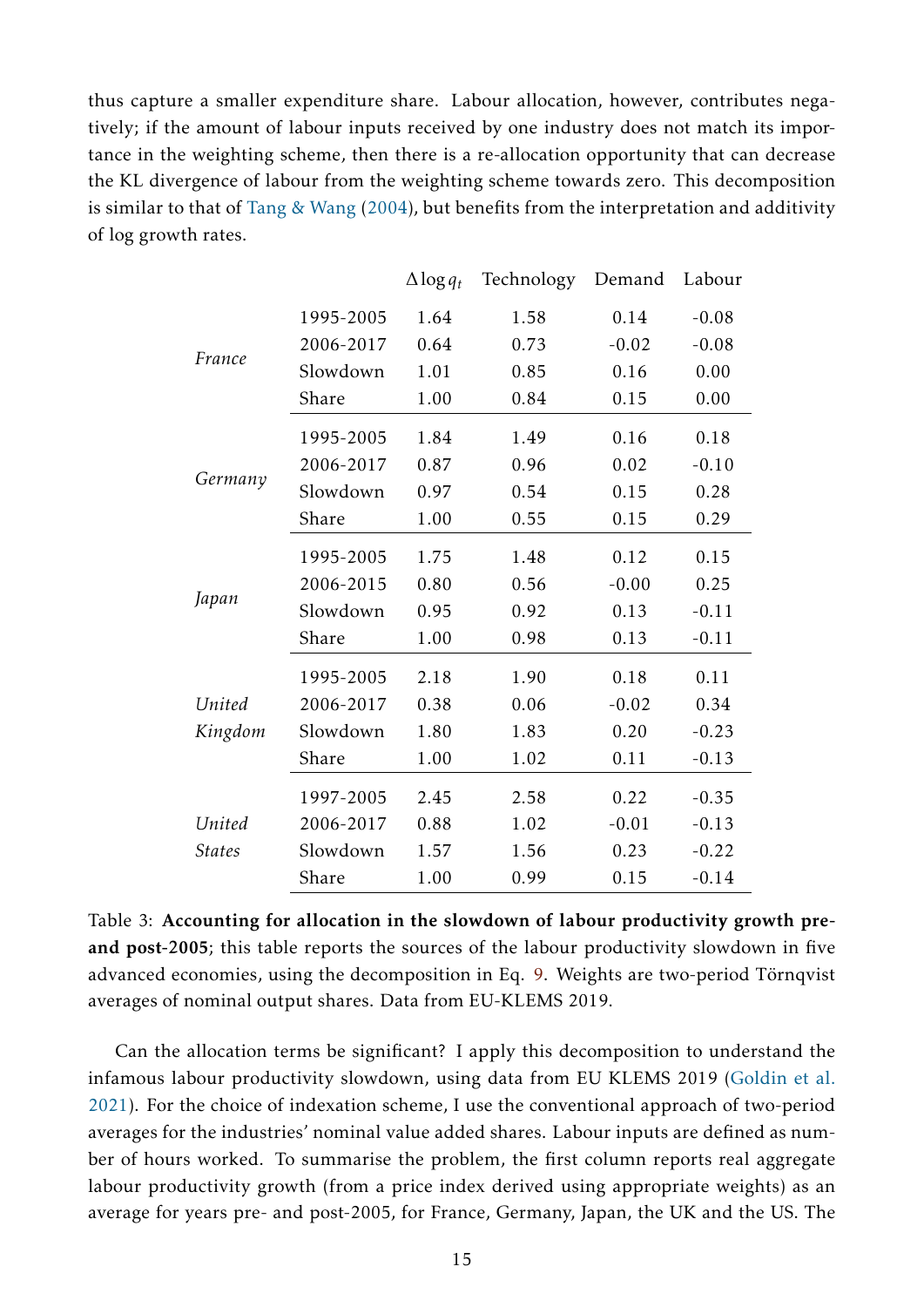slowdown is then defined as the difference between those two average growth rates; these range from around 1pp for the first three countries, to more than 1.5pp in the UK and US. How much of that slowdown can be explained by the allocation of demand, or labour?

A central finding is that the reallocation of demand appears to have worsened in all countries, explaining between 10 to 15% of the slowdown in all countries. The experience for labour reallocation, however, is more mixed; in Germany, labour reallocation worsened after 2005, and explains almost 30% of its labour productivity slowdown. However, labour reallocation does not appear to have changed significantly in France, and actually contributed positively to labour productivity in Japan, the UK and the US. In sum, this means that almost half of the slowdown in labour productivity for Germany can be explained by demand and labour reallocation. However, for the other countries the pure technology component – the ability of an average industry to produce more per hour worked – is the single explanation.

## <span id="page-15-0"></span>4 Conclusion

This paper demonstrates that accounting for variety matters when studying aggregate quantities. For example, past real output of a representative product from today is necessarily high, regardless of the inflation rate. Intuitively, this stems from the worsening rate of consumption of that product when going back in time. Similarly, real output today of a representative product from the past is low because the degree of representation worsens going forward in time. This bias is equal to the cross-entropy of GDP between the benchmark year and the rest of the series, which serves as an intuitive interpretation as the increasing loss of information from an index over time.

This information loss is significant in measuring GDP growth, even in highly-aggregated industry breakdowns. In US World KLEMS data, it amounts to a doubling in the real output index when indexing to current industry compositions of GDP, instead of those from seven decades earlier. This result is replicated in the shorter, yet more detailed, composition of CPI weights from 1998 to 2018. Consumer price data from Eurostat also suggests that, as a rule of thumb, real output growth rates extrapolated from GDP using aggregated inflation data are about 1-2pp higher compared to aggregated growth from observed real output data. Finally, a decomposition of labour productivity that incorporated the allocation of demand and labour inputs also provides some insight into the origin of the labour productivity slowdown for Germany.

The theme of the paper remains that variety, and accounting for it, matters for many topics in economics. There exist many more measures of variety that go beyond the simplest one considered here, namely entropy. This topic becomes more important now that many more granular datasets are becoming available for researchers to exploit, opening the frontier far beyond the study of singular, aggregate quantities.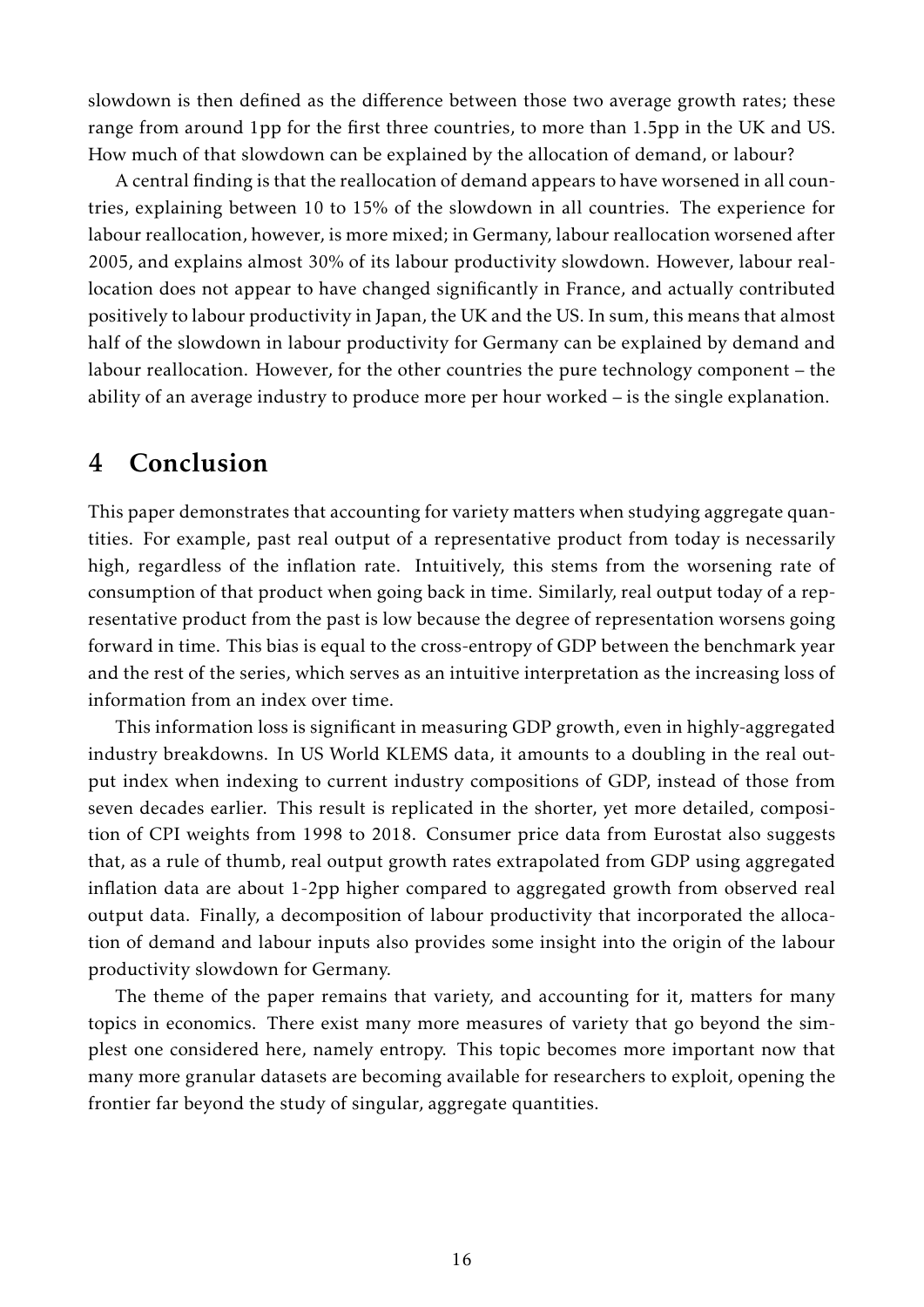## References

- <span id="page-16-3"></span>Aghion, P., Bergeaud, A., Boppart, T., Klenow, P. J. & Li, H. (2019), 'Missing growth from creative destruction', *American Economic Review* 109(8), 2795–2822.
- <span id="page-16-11"></span>Aghion, P. & Howitt, P. (1992), 'A model of growth through creative destruction', *Econometrica* 60(2), 323–351.
- <span id="page-16-0"></span>Baqaee, D. & Burstein, A. (2021), Welfare and output with income effects and taste shocks, Working Paper 28754, National Bureau of Economic Research.
- <span id="page-16-14"></span>Bresnahan, T. F. & Gordon, R. J., eds (1997), *The Economics of New Goods*, University of Chicago Press.
- <span id="page-16-10"></span>Cover, T. M. & Thomas, J. A. (2005), *Entropy, Relative Entropy, and Mutual Information*, John Wiley & Sons, Ltd, chapter 2, pp. 13–55.
- <span id="page-16-12"></span>Diewert, W. (1976), 'Exact and superlative index numbers', *Journal of Econometrics* 4(2), 115 – 145.
- <span id="page-16-8"></span>Eichhorn, W. (1978), *Systems of Functional Equations in the Theory of the Price Index*, Addison-Wesley Publishing Company, chapter 8, pp. 151–172.
- <span id="page-16-7"></span>Fisher, I. (1922), *The Making of Index Numbers*, Houghton-Mifflin.
- <span id="page-16-13"></span>Goldin, I., Koutroumpis, P., Lafond, F. & Winkler, J. (2021), 'Why is productivity slowing down?', *Working Paper* .
- <span id="page-16-5"></span>Gordon, R. J. (2009), Apparel prices 1914-93 and the hulten/bruegel paradox, *in* W. E. Diewert, J. S. Greenlees & C. R. Hulten, eds, 'Price Index Concepts and Measurement', University of Chicago Press, pp. 85–128.
- <span id="page-16-1"></span>Hulten, C. R. (1997), Comment on "do real-output and real-wage measures capture reality? the history of lighting suggests not", *in* [Bresnahan & Gordon](#page-16-14) [\(1997\)](#page-16-14), pp. 66–70.
- <span id="page-16-2"></span>Nordhaus, W. D. (1997), Do real-output and real-wage measures capture reality? the history of lighting suggests not, *in* [Bresnahan & Gordon](#page-16-14) [\(1997\)](#page-16-14), pp. 27–70.
- <span id="page-16-4"></span>Redding, S. J. & Weinstein, D. E. (2019), 'Measuring Aggregate Price Indices with Taste Shocks: Theory and Evidence for CES Preferences', *The Quarterly Journal of Economics* 135(1), 503–560.
- <span id="page-16-6"></span>Sato, K. (1976), 'The ideal log-change index number', *The Review of Economics and Statistics* 58(2), 223–228.
- <span id="page-16-9"></span>Shannon, C. E. (1948), 'A Mathematical Theory of Communication', *The Bell System Technical Journal* 27, 379 – 423.